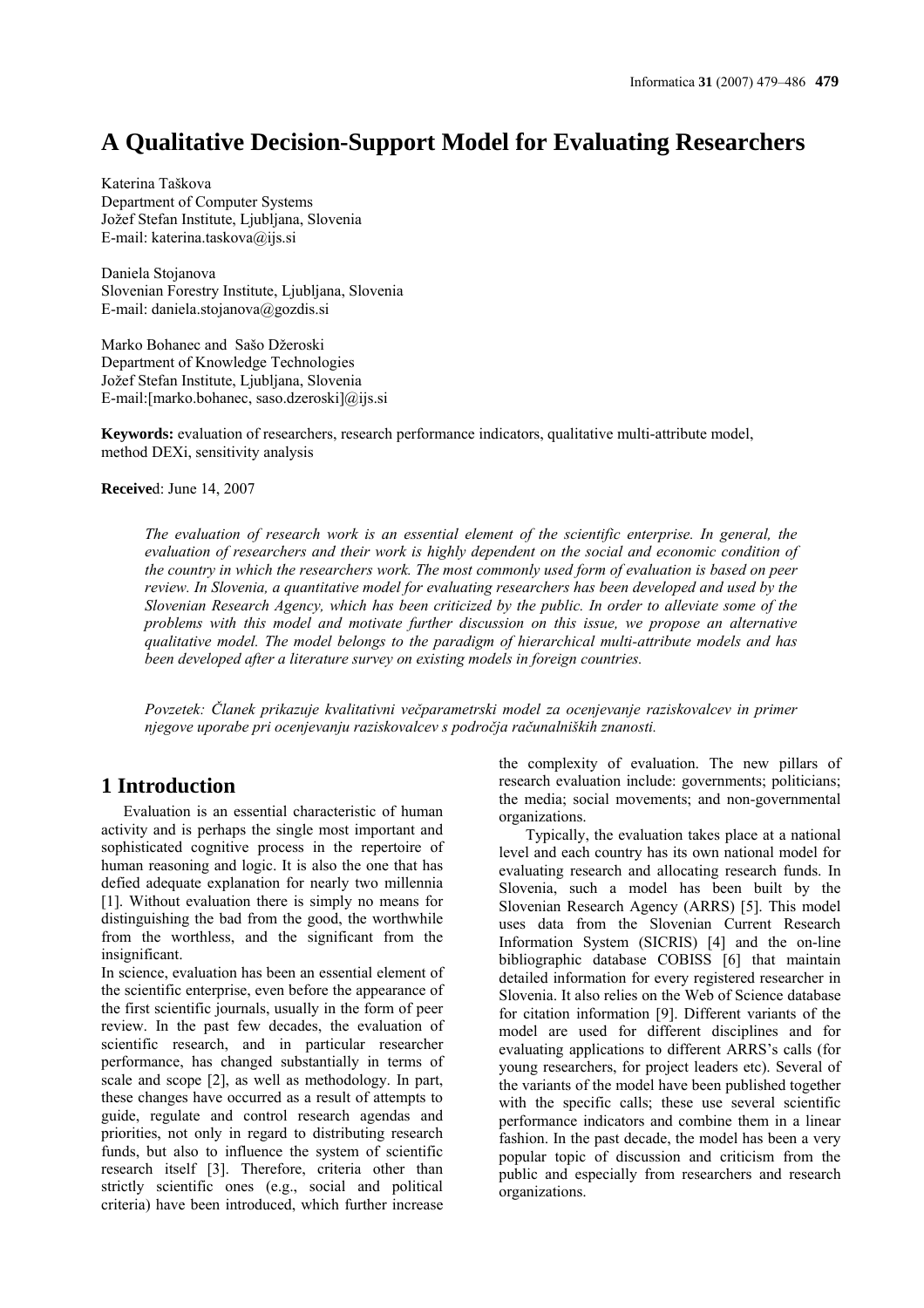Motivated by this situation, we have developed a system for evaluating researchers that uses the paradigm of qualitative multi-attribute modeling (see section 2). Our qualitative model was built on the basis of literature survey and takes into account existing foreign models for evaluation of researchers and their work. The model proposes a new methodological approach, based on qualitative multiattribute modeling, and uses some new indicators. We propose it as an initial alternative to the existing model used by ARRS and hope to motivate further discussion on this important topic in Slovenia.

#### **2 Methodology**

Methodologically, we have taken the approach of model-based decision support [10]. We used the software tool DEXi [11] to construct a qualitative multi-attribute model aimed at evaluating and analyzing researchers. DEXi is particularly suitable for a hierarchical decomposition of evaluation problems that require judgment and qualitative reasoning.

A DEXi model is characterized by the following:

- Each model consists of a number of hierarchically structured variables called *attributes*.
- *Input attributes* are terminal nodes of the hierarchy.
- Attributes are aggregated through several levels of *aggregate attributes* into the overall assessment, which is represented by the *root attribute* of the hierarchy.
- All the attributes in the model are *qualitative*: they can take only discrete symbolic values.
- The aggregation of values in the model is defined by *decision rules*.

An example of decision rules is shown later in Fig. 3. There, each row represents a decision rule that maps two attributes, *Quality* and *Relevance*, to the *Evaluation of Researchers*. For instance, rule 1 in Fig. 3 states that if *Quality* is "Very Low" and *Relevance* is "Medium" or worse, then the *Evaluation* is "Unsatisfactory".

The model is gradually hand-crafted through four steps [10]: (1) identifying attributes, (2) structuring attributes, (3) defining attribute scales, and (4) defining decision rules. If necessary, these steps can be iterated. The model-building process is supported by the software tool DEXi, which facilitates the development of attribute trees, definition of decision rules, evaluation and analysis of options, and graphical output.

DEXi is freely available for download from http://kt.ijs.si/MarkoBohanec/dexi.html.

Usually, DEXi models are developed in collaboration between decision analysts and experts in the given field. Typically, experts suggest attributes and decision rules, while decision analysts conduct the process and define components of the model. The decision rules can be defined explicitly in tabular form or implicitly by specifying the relative importance (weight) of the contributing attributes.

The importance of attributes is most often modeled by weights in conventional multi-attribute models [12]. Each attribute is given a weight that defines the impact of that attribute to the final evaluation: the higher the weight, the more important the attribute. In DEXi, the relationship between attributes is modeled by decision rules and, in principle, there is no need for weights. However, for comparison with conventional methods, DEXi does use attribute weights; it can approximately transform decision rules to weights and vice versa:

- *From decision rules to weights* [13]: DEXi regards the currently defined decision rules as if they were points in a multi-dimensional space and approximates them by a hyperplane, using a leastsquares linear regression method. From the hyperplane, it estimates approximate average weights of attributes. In Fig. 3, the weights of *Quality* and *Relevance*, obtained in this way, are 71 % and 29 %, respectively.
- *From weights to decision rules* [11]: In this case, the given weights define a multi-dimensional hyperplane, which is used to construct a complete table of decision rules. Again, each decision rule is considered to be a point in the space whose value is approximated from the hyperplane. The table constructed in this way is typically used to provide an initial ruleset, which is then reviewed by the decision-maker and possibly modified on a rule-byrule basis.

#### **3 Indicators of research performance**

Applying research performance indicators in practice is not a straightforward task. It is important to clarify what role the indicators will play in the assessment of research, which indicators should be selected, and what possible unintended consequences could arise from their application. The problem with all quantitative indicators is that research practices vary across different fields, and it is necessary to determine what level of aggregation is to be used and the form in which the results will be presented. The vast majority of the literature discusses these issues for bibliometric indicators only. However, they affect all quantitative indicators.

A literature review was undertaken to examine quantitative performance indicators used in the evaluation of research. Quantitative evaluations of research have generally been conducted by scientometricians, bibliometricians, information and library scientists, and used indicators of quantity, quality, impact, or influence of research [7].

The indicators can be easily divided into bibliometric and non-bibliometric. *Bibliometric* indicators are based on published literature in all of its forms – journal articles, monographs, book chapters, conference papers, patents, and citations. *Nonbibliometric* measures encompass all other readily quantifiable indicators, such as the ability to attract external funding and measures of esteem: honors and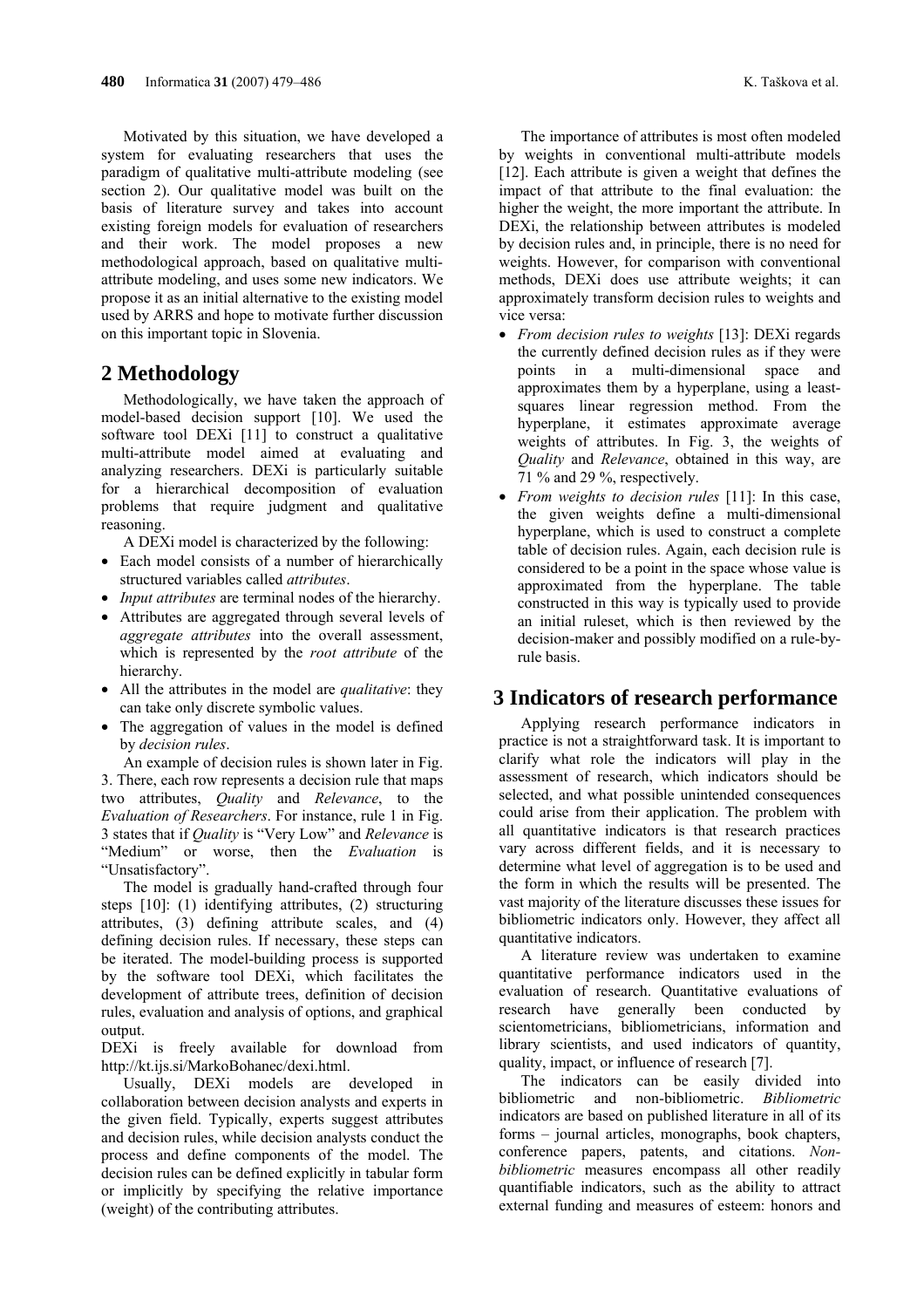awards, editorship of journals, membership of major national and international professional societies, keynote addresses, PhD students data, etc. [8]. However, we should be careful when using nonbibliometric indicators because they can be a poor reflection of research activities in areas of applied research. Patents are regarded as a much better indicator of the output in these disciplines. Patent indicators are often used to measure the economic or innovative strength of a country in a certain area; thus, many analyses are undertaken on the macro-level in a cross-country comparison. The simplest patent indicator is the number of patents.

The number of citations is a measure of the strength of influence of a body of research, when applied to sufficiently large aggregates. Citation analyses are more difficult to undertake than publication analyses. The citations used in standard bibliometric analyses are the references contained in selected journals to other journals in the Web of Science (WoS) framework [9].

In using the citation indicator, we follow ARRS and use a citation indicator slightly different from the standard definition. Namely, due to the difficulty in obtaining detailed and consistent necessary information on citations (which is stored in different databases, using different formats of records, etc.), we use a combined approach. This approach defines the citation indicator as a weighted sum of the number of cited papers and the normalized number of citations, taking into account only plain citations (without selfcitations).

We will use this citation indicator in the models together with the normalized number of citations. The former is important in situations where only one paper from a researcher's bibliography has been cited, while the rest of the work is unknown. Self-citations are excluded from the analysis.

The input to the present ARRS' model does not cover the entire space of quantitative indicators. Most notably, information, such as citations of books and citation of papers published at international conferences, are not included. Also, citation analyses are based only on the number of citations and not the number of cited papers. For some research areas (e.g. computer science), this can have a high influence on the overall evaluation.

Another important attribute is the ability to attract external funding. ARRS collects detailed information on the level of external funding attracted by individual researchers, which however is not publicly available. In our model we use the information on the number of European and National research projects as a proxy for this information.

### **4 Definition of the model**

To define a DEXi model, we first need to identify the input attributes. We then have to specify the hierarchical structure of the model and the scales of the attributes. Finally, we need to define the decision

rules for each internal node in the hierarchy. Below, we discuss each of these issues for our model for evaluating researchers.

The input attributes in our case are the performance indicators discussed in Section 3. More specifically, at the lowest level of the hierarchy we have the following attributes: *Indexed journals, Other journals, Conference publications, Monographs and other completed work, Impact, National projects* and *EU projects, SU, Prizes and awards* and *Membership*. In some of the models (M2, M2a), *Impact* is not an input attribute, but rather an aggregated one, which takes as input *Norm. num. citations* and *Num. cited Papers* (as discussed in Section 3).

The hierarchy of attributes is defined as follows (Fig. 1): At the top is the root attribute *Evaluation of Researcher*. It is decomposed into two descendants: *Quality* and *Relevance*. *Quality* aggregates *Productivity* and *Impact. Productivity* reflects the bibliometric indicators and is decomposed into *Journal publications* and *Non-journal publication. Relevance* incorporates mainly non-bibliometric indicators and is divided into *Projects* and *Other,*  decomposed into *SU* (COBISS Index of professional success) and *Indicators of esteem*. Fig. 1 also gives the scales of the attributes.

The input attributes under *Relevance* have two values (Yes, No), the intermediate ones have three (Low, Medium, High) and the attribute *Relevance* has four discrete ordered values (from Low to Very High). The input attributes under *Quality* have three values (Low, Medium, High), the intermediate four (from Low to Very High). *Quality* and *Evaluation* have five ordered values each (from Very Low to Very High, and from Unsatisfactory to Excellent, respectively).

| Attribute                                             | <b>Scale</b>                                                    |
|-------------------------------------------------------|-----------------------------------------------------------------|
| <b>Evaluation of Researcher</b>                       | <b>Unsatisfactory:</b> Satisfactory: Good: Very good: Excellent |
| —Quality                                              | Very Low, Low: Medium; High; Very High                          |
| -Productivity                                         | Low, Medium; High; VeryHigh                                     |
| -Journal publication                                  | Low, Medium; High; VeryHigh                                     |
| -Indexed journals                                     | Low, Medium; High                                               |
| └─Other journals                                      | Low, Medium; High                                               |
| └Non-journal publications└                            | Low. Medium: High                                               |
| ├Conference publications                              | Low, Medium: High                                               |
| Monographs and other completed work Low, Medium; High |                                                                 |
| —Impact                                               | Low, Medium; High                                               |
| Relevance                                             | Low, Medium; High; Very High                                    |
| -Projects                                             | Low, Medium; High                                               |
| National projects                                     | No Yes                                                          |
| └EU projects                                          | No Yes                                                          |
| -Other                                                | Low, Medium; High                                               |
| Fsu                                                   | Low, Medium; <i>High</i>                                        |
| Indicators of esteem                                  | No Yes                                                          |
| ⊢Prizes and awards                                    | No Yes                                                          |
| └Membership                                           | No Yes                                                          |

Figure1: The structure and scales of the evaluation model

The input attributes are discrete with preferentially ordered scales (values are listed in Fig. 1 from the least to the most desirable one, e.g., Unsatisfactory to Excellent). Such qualitative inputs could be obtained, for example, through a peer review process, where the quality of a researcher is assessed on a qualitative scale along each individual dimension (indicator). Another approach to obtaining qualitative input values is the discretization of continuous values (which in our case are readily available for most indicators, e.g., *Num. cited Papers*).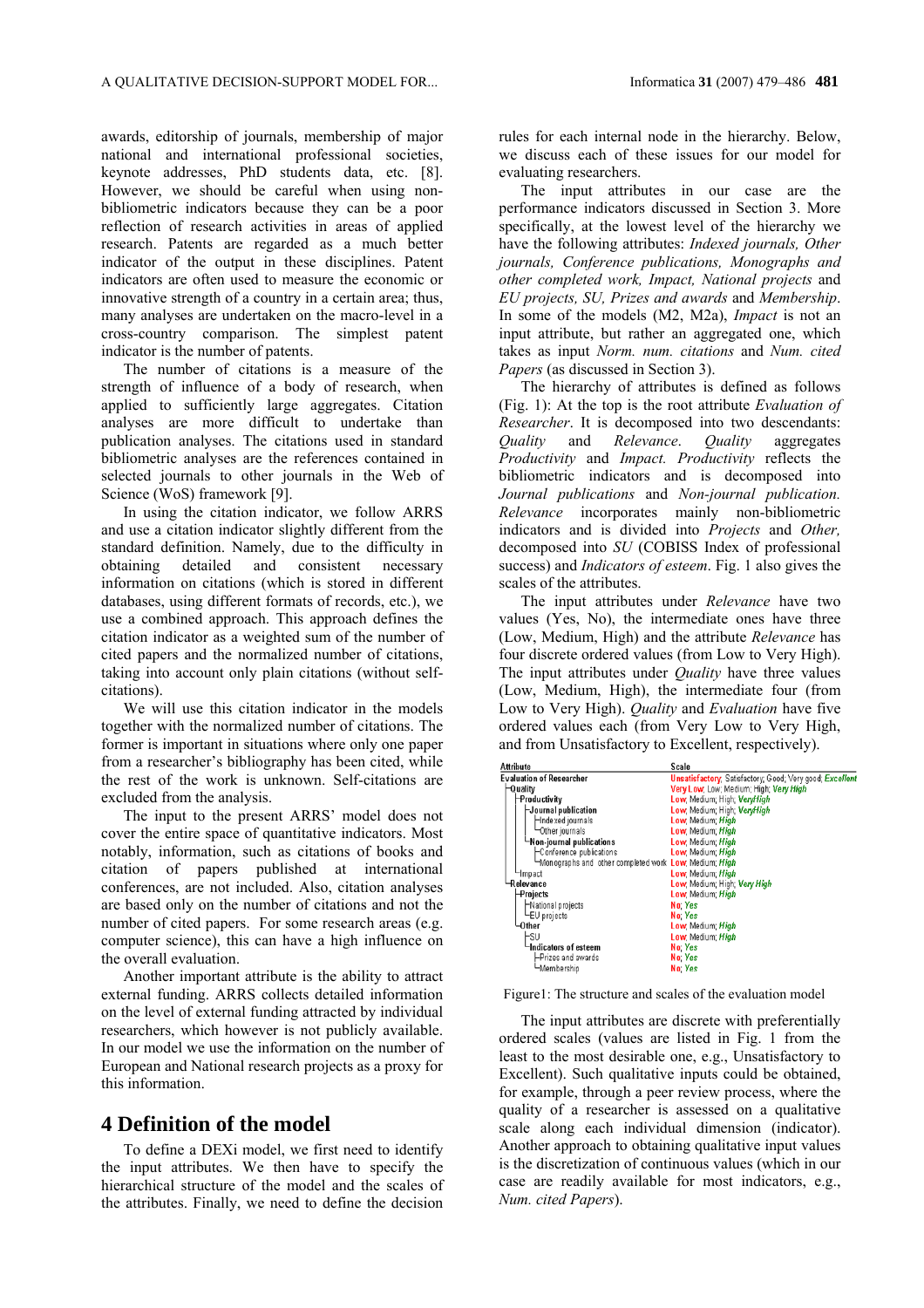For each aggregate attribute, decision rules were defined so that all the combinations of the input attributes' values are mapped into values of the corresponding aggregate attribute. An example ruleset is represented in Fig. 2. Each row of the table specifies the value of the aggregate attribute for one combination of input attributes values. In this way, each row can be interpreted as an if-then rule.

|    | Quality                | Relevance        | <b>Evaluation of Researcher</b> |
|----|------------------------|------------------|---------------------------------|
|    | 71%                    | 29%              |                                 |
|    | 1 Very Low             | <=Medium         | Unsatisfactory                  |
|    | 2 Very Low             | Very High        | Unsatisfactory                  |
|    | $3 \leq$ Low           | Hiah             | Satisfactorv                    |
| 4  | Low                    | $=$ High         | Satisfactory                    |
|    | 5 Low                  | <b>Very High</b> | Good                            |
| ൳  | Medium                 | <=High           | Good                            |
|    | Medium:Hiah            | Low              | Good                            |
|    | 8 Medium               | Verv Hiah        | Verv good                       |
| 9  | High                   | Medium:Hiah      | Very good                       |
| 10 | $>=$ High              | Medium           | Very good                       |
| 11 | Very High              | <=Medium         | Very good                       |
|    | $\overline{12}$ >=High | Very High        | <b>Excellent</b>                |
|    | 13 Very High           | $>=$ High        | Excellent                       |

Figure 2: The topmost decision rules

The decision rules were not specified explicitly in tabular form, but rather implicitly by specifying the weight of the input attributes. As explained in Section 2, decision rules in tabular form are derived from the weights.

In fact, we developed five variants of the model, with slight variations of the tree structure and decision rules (attribute weights). The models M1, M1k, and M1a have ten, while M2 and M2a have 11 inputs (*Impact* decomposes into *Norm. num. citations* and *Num. cited Papers*). The (global) attribute weights for the models are given in Fig. 3, where the basic attributes are in bold and the difference in the tree structure are given in italics.

In all models, the contributions of *Quality* and *Relevance* to the overall evaluation are 75 % and 25 %, respectively. In the first model, M1, the local weights of the *Impact* and *Productivity* attributes to *Quality* are 70 % and 30 %. These are approximately translated into global weights of 48 % and 27 %, respectively (summing to 75 %). The 70–30 % local weights of *Impact* and *Productivity* have been changed to  $60-40\%$  in the model M<sub>1</sub> and to  $50-50\%$  in the model M2a.

The 25 % global weight of *Relevance* is divided into 17 % for *Projects* (9 % for *National* and 8 % for *EU*) and (approx.) 8 % for *Other* (of which 6 % for *SU*, 1 % for *Prizes and awards* and 1 % for *Membership*). We have 70–30 % local weight of *SU* and *Indicators of esteem* to *Other*, except in M1k, where we have equal local weights (50–50 %).

As evident from the discussion above, both local and global attribute weights are defined. The local weights always refer to a single aggregate attribute, so

| Evaluation                 | Mk1 | M1             | M <sub>1</sub> a         | <b>M2</b>      | M <sub>2a</sub> |
|----------------------------|-----|----------------|--------------------------|----------------|-----------------|
| Quality                    | 75  | 75             | 75                       | 75             | 75              |
| Productivity               | 27  | 27             | 36                       | 27             | 43              |
| Journal                    | 17  | 17             | 23                       | 17             | 27              |
| <b>Indexed</b>             | 14  | 14             | 18                       | 14             | 22              |
| Other                      | 3   | 3              | 5                        | 3              | 5               |
| Non-journal                | 10  | 10             | 14                       | 10             | 17              |
| <b>Conference</b>          | 5   | 5              | $\overline{7}$           | 5              | 8               |
| <b>Monographs</b>          | 5   | 5              | $\overline{7}$           | 5              | 8               |
| <b>Impact</b>              | 48  | 48             | 39                       | 48             | 32              |
| <b>Norm. Num citations</b> |     | L.             | $\overline{\phantom{a}}$ | 34             | 23              |
| <b>Num. Cited papers</b>   | L,  |                |                          | 14             | 9               |
| Relevance                  | 25  | 25             | 25                       | 25             | 25              |
| Projects                   | 17  | 17             | 17                       | 17             | 17              |
| <b>National</b>            | 9   | 9              | 9                        | 9              | 9               |
| EU                         | 9   | 8              | 8                        | 8              | 8               |
| Other                      | 7   | 7              | 7                        | 7              | 7               |
| SU                         | 5   | 6              | 6                        | 6              | 6               |
| Indicators of esteem       | 3   | $\overline{2}$ | $\overline{2}$           | $\overline{2}$ | $\overline{c}$  |
| <b>Prizes &amp; Awards</b> | 1   | 1              | 1                        | 1              | 1               |
| <b>Membership</b>          | 1   | 1              | 1                        | 1              | 1               |

Figure 3: Global attribute weights in the evaluation models

the sum of the weights of the immediate descendants of an aggregate attribute is 100 %. Global weights, on the other hand, take into account the structure of the evaluation model and relative importance of aggregate attributes. The sum of the global weights of all input attributes (up to rounding errors) is also equal to 100 %. At the topmost level of the hierarchy, local weights are equal to global weights.

## **5 Using and evaluating the models**

In this section, we discuss how to use the developed model to evaluate researchers and illustrate its use on two sets of researchers from Slovenia. We first describe the data used, i.e., the two sets of researchers and the procedures used to discretize the input attributes. We then present a graphical description of the evaluation of four researchers. Finally, we analyze the distribution of the evaluation grades for the two sets of researchers for the several variants of the evaluation model that we have developed (the five variants, M1, M1a, M1k, M2, and M2a are described in Section 4).

### **5.1. Data, discretization and example use**

The data we used to illustrate the use of our model(s) and analyze their behaviour concerned two batches of data on Slovenian researchers. The data were extracted by querying the COBISS database that maintains detailed data about the work of researchers in Slovenia [6]. The extracted data covered the performance of researchers in the time interval 2002– 2006, which was consistent with several current ARRS's calls at the time of preparing this publication. The smaller dataset included 14 researchers, 12 of which were from the area of computer science, while the larger comprised 171 researchers, all from computer science.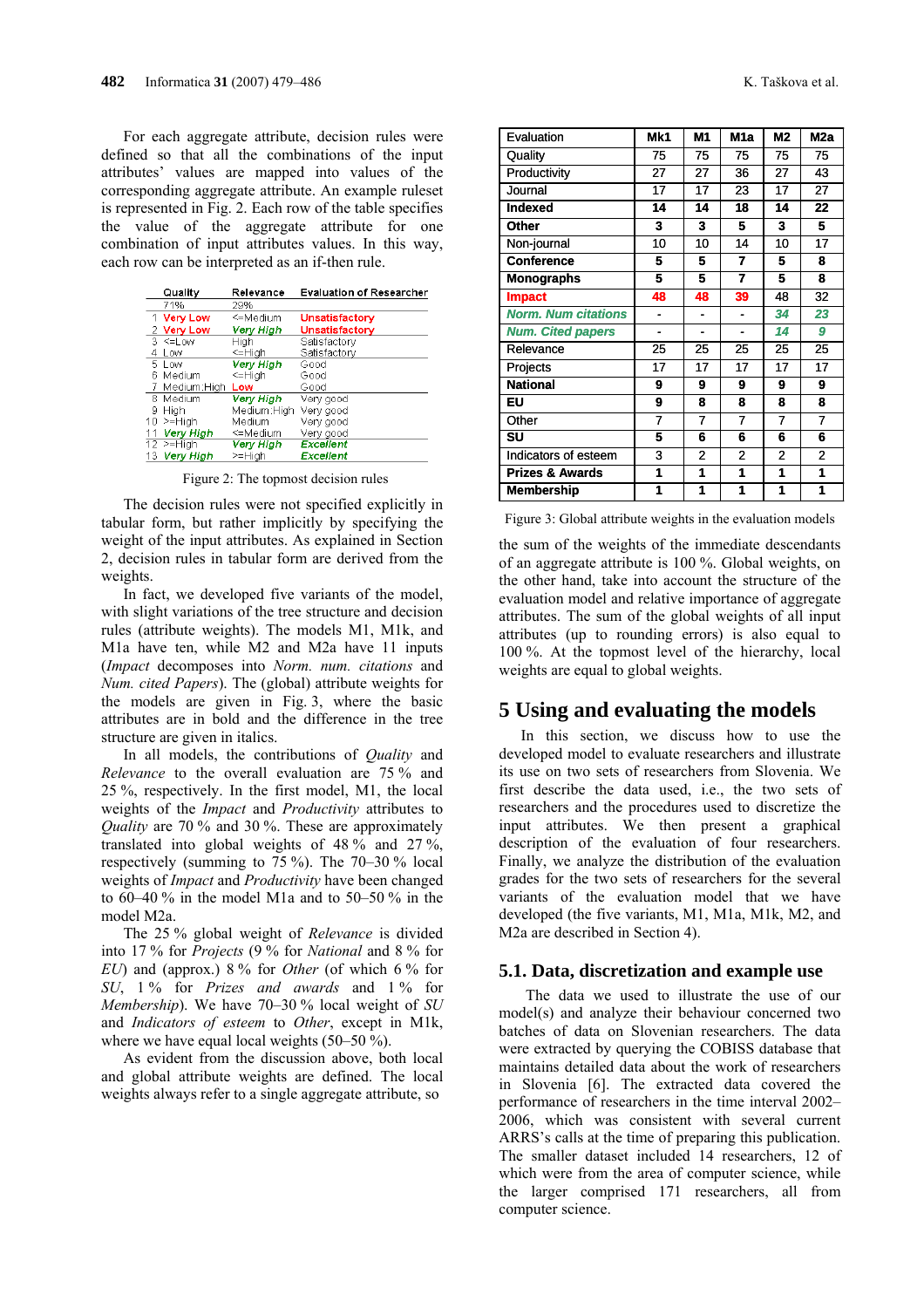The original data did not contain information on all basic attributes used in our models, hence there are undefined values for the basic attributes that are descendants of the *Indicators of esteem* attribute in all models. Actually, we used the feature of DEXi, which allows for the values of input attributes to be incompletely defined or undefined altogether. In this context completely defined means that a specific single value from the corresponding scale is given, incompletely defined means that a range of values is given instead of a specific one, and undefined means that the entire range of possible values is allowed for the attribute.

The input values of the basic attributes of the evaluated researchers (the smaller dataset is given in Fig. 4) were obtained by applying discretization to the continuous values space across which all basic attributes were initially defined. Discretization was applied to all input attributes, except for *Prizes and Awards* and *Membership*. Two different discretization approaches were taken.

The first discretization approach used a threshold. Above the threshold, the best qualitative value (High) was assigned. The interval below the threshold was divided into three equal subintervals, the first of which was also mapped to High, the remaining intervals were mapped to Medium and Low, correspondingly. As a threshold, we used the performance of the top 1 % of the 171 researchers in the first case and the top 10 % of the 14 researchers in the second case (This means the top two researchers). Ranking and discretization was performed for each indicator separately.

The second approach to discretization was based on calculating percentiles. Values belonging to the interval between the  $25<sup>th</sup>$  and  $75<sup>th</sup>$  percentile were classified as "Medium". Values below the  $25<sup>th</sup>$ percentile were classified as "Low" and values above the  $75<sup>th</sup>$  percentile as "High".

We have applied the developed model (and its variants) to the researchers from the two datasets. Let us first look at an illustration of using the basic model (M1) on four researchers from the smaller dataset. The evaluations of researchers X3, X6,Y1 and Y2 from the table in Fig 4 are depicted in graphical form in Fig 5.

The four dimensions depict the values of the attributes *Relevance, Impact, Journal publications,* and *Non-journal publications.* These are given for each of the researchers, together with the overall evaluation. We can see, for example, that X3 is evaluated as Satisfactory primarily because of the low impact. On the other hand, Y1 is evaluated as very good because of the high relevance, (very) high publications and medium impact. We can visually asses that Y1 is evaluated better than X6 as the corresponding rectangle for X6 is subsumed by the rectangle for Y1.

### **5.2 Distribution of the evaluation outcomes produced by the different DEXi models**

After the illustrative use of the basic DEXi model on some of the researchers from the smaller set, we systematically applied the different variants of the model to both sets of researchers. The goal we had in mind was to study the similarities and differences of the different models. In particular, we compare the models in terms of the distribution of their outcomes, i.e., percentage of researchers obtaining each of the evaluation grades.

For the set of 14 researchers, we have evaluated each researcher with all the five variations of the model. By default, percentile discretization is used, but we also consider linear discretization with thresholds 1 % for M1 and M2, and 10 % for M1 (M1\_Lin1, M2\_Lin1, M1\_Lin10). The distributions of the model outputs for each of the eight cases are depicted in the first 8 barcharts in Fig. 6.

In the case of 171 researchers, we did not consider the M2 model, due to the missing data about the number of citations per paper that this model takes as input in the calculations of the impact value. Data on *Projects* and *Membership* were also not available: we assumed completely undefined values for chart M1\_D and values *Projects = Medium*, and *Membership = yes* for M1<sub>D</sub> PM. Finally, for the latter case, we also consider linear discretization with thresholds 1 % and  $10\%$ 

The barcharts in Fig. 6 depict the percentage of researchers evaluated as Unsatisfactory to Excellent for each of the models and discretization approaches considered, as outlined above. The percentage evaluated as Unsatisfactory is given at the top, Excellent at the bottom of each chart.

Looking at the different charts, we can draw the following conclusions:

#### *1. There is a strong connection between the weights and the model output.*

Decreasing the weight of the *Impact* attribute in favour of the *Productivity* attribute from model M1 to M1a, leads to a larger proportion of Excellent and Very Good evaluations and a smaller proportion of Good evaluations by model M1a (as compared to M1). Model M2 exhibits a similar behaviour: when we decrease the weight of attribute *Impact,* the area covered by classes Very Good and Good shrinks and the area of class Excellent extends in model M2a (as compared to  $M<sub>2</sub>$ 

*2. The model output depends strongly on the discretization applied in the pre-processing phase.* 

As mentioned above, we used two discretization techniques in order to prepare the available data in the appropriate input form for DEXi model evaluation. The barcharts M1\_Lin1, M1\_Lin10, M2\_Lin1, M1\_PM\_Lin1 and M1\_PM\_Lin10 concern model evaluations on data obtained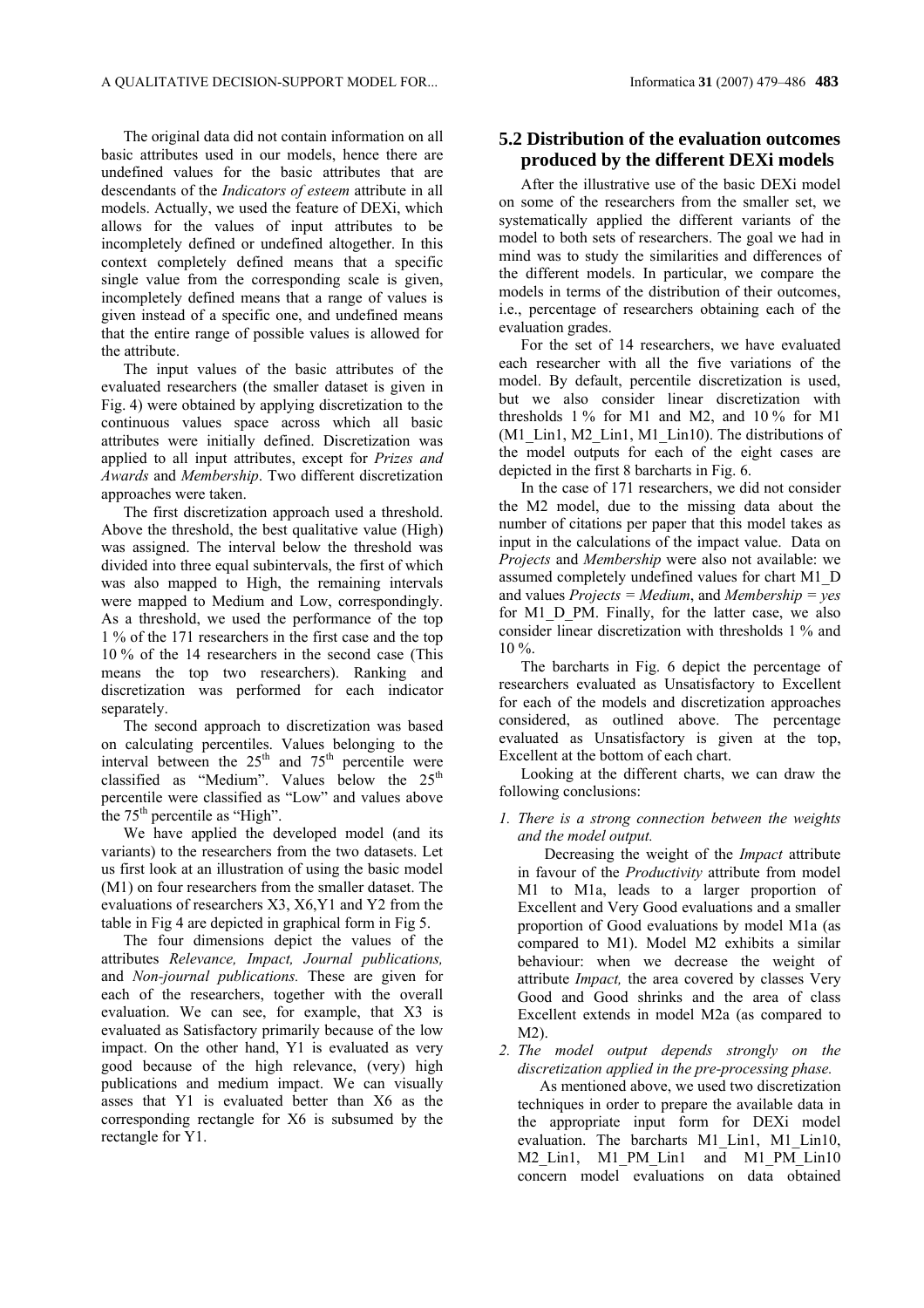| <b>Option</b>                            |          | X2     | X3     | $\times$ | X <sub>5</sub> | X <sub>6</sub> | X7     | X <sub>8</sub> | Υ1         | Y2     | Z1     | Z <sub>2</sub> | V1     | V <sub>2</sub> |
|------------------------------------------|----------|--------|--------|----------|----------------|----------------|--------|----------------|------------|--------|--------|----------------|--------|----------------|
| Indexed journals                         | LOW.     | Low    | Medium | Medium   | Medium         | Medium         | High   | High           | Medium     | Medium | Medium | High           | Medium | Low            |
| Other journals                           | High     | Low    | Low    | High     | Low            | Medium         | Medium | Medium         | Medium     | High   | Low    | Medium         | High   | Medium         |
| <b>Conference publications</b>           | Medium   | Low    | Medium | Medium   | Low            | Medium         | Medium | High           | High       | High   | Medium | Medium         | Low    | Low            |
| Monographs and other completed work High |          | Low    | High   | Medium   | Low.           | Medium         | Low    | Medium         | Medium     | Low    | Medium | Medium         | LOW.   | High           |
| Impact                                   | l Medium | Low    | Low    | Low      | Medium         | Medium         | High   | High           | Medium     | Low    | High   | <b>High</b>    | Medium | Low            |
| <b>National projects</b>                 | Medium   | Medium | Medium | Medium   | Medium         | Medium         | Medium | High           | Medium     | High   | Medium | Medium         | Medium | Medium         |
| <b>EU</b> projects                       | ves      | ves    | yes    | ves      | ves            | <b>ves</b>     | yes    | <b>ves</b>     | <b>ves</b> | ves    | yes    | ves            |        |                |
| <b>SU</b>                                | Medium   | Low    | High   | Low      | Medium         | Medium         | Low    | High           | Medium     | High   | Medium | Medium         | Medium | Low            |
| <b>Prizes and awards</b>                 |          | no     | no     | no       | no             | no             | no     | no             | no         | no     | no     | no             | no     | no             |
| <b>Membership</b>                        | ves      | yes    | yes    | yes      |                |                | yes    | yes            |            |        | yes    | yes            |        |                |

Figure 4: Input values of 14 evaluated researchers obtained by percentile discretization



Figure 5: Chart illustration of M1 model evaluation of four researcher, using percentile based discretized data



Figure 6: Distribution of evaluation results from different DEXi models, percent of classified researchers per model per class of research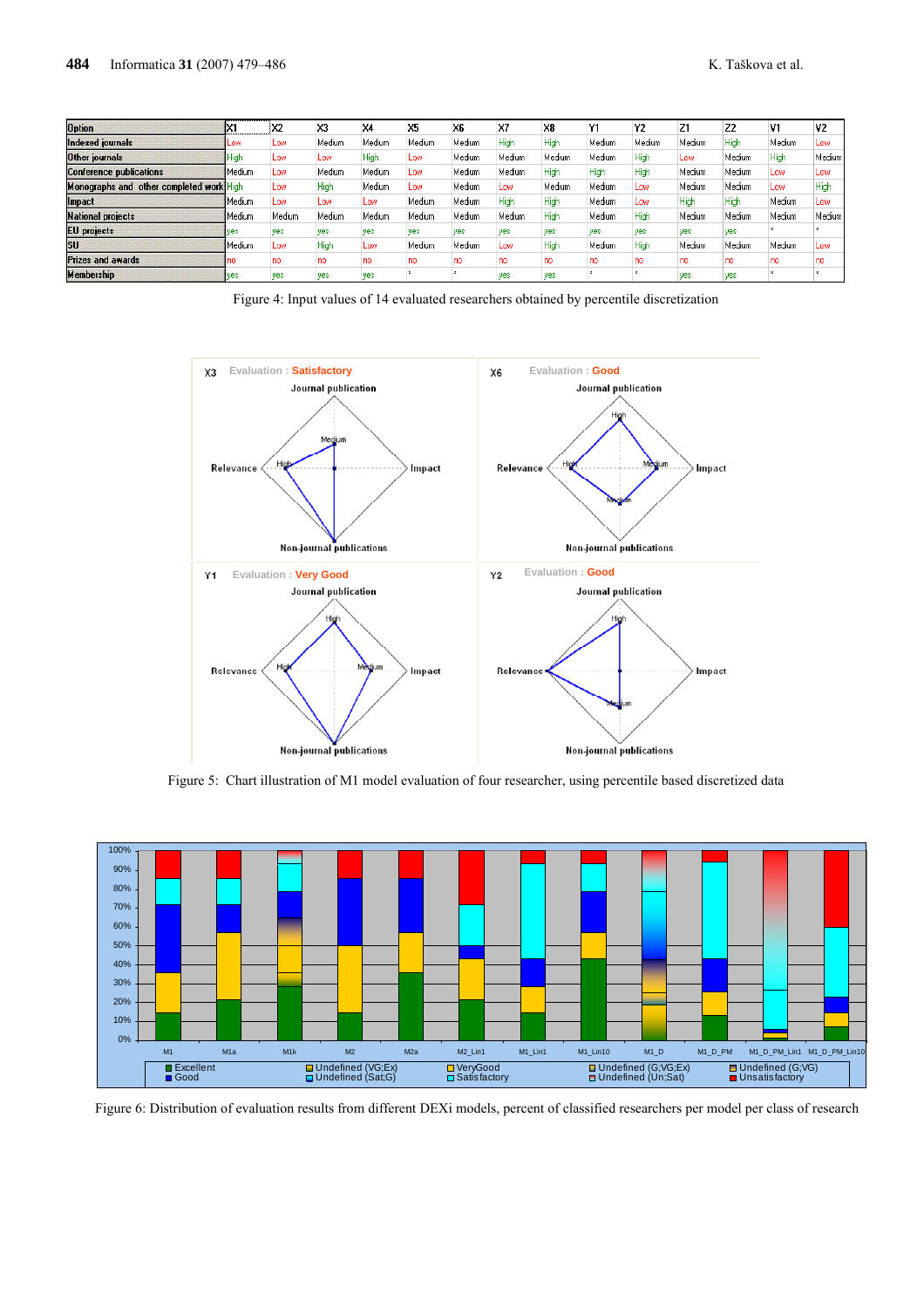by equidistant interval discretization (with thresholds 1 % and 10 % respectively). The other barcharts concern model evaluations performed on data obtained by percentile based discretizations.

Overall, percentile based discretization leads to a more balanced distribution of the researchers, with most of researchers classified in the classes Good and Very Good (M1, M1a, and M2) and Satisfactory (M1\_D\_PM). When equidistant interval dicretization is applied, an imbalance is visible in favour of classes Unsatisfactory (M2\_Lin1, M1\_D\_PM\_Lin10) and Excellent (M2 Lin1 and M1 Lin10).

*3. The choice of the threshold value in equidistant interval discretization can exhibit significant influence on the model behaviour.* 

Using a threshold of  $10\%$  instead of  $1\%$  in model M1 leads to enormous shrinkage of class Satisfactory in favour of class Excellent (M1 Lin10 vs. M1\_Lin1) for the small set of researchers. A similar behaviour is visible for the larger set of researchers (comparing the barcharts M1\_D\_PM\_Lin1 and M1\_D\_PM\_Lin10), where most of the researchers are classified as Unsatisfactory  $(40\%)$  and Satisfactory  $(\sim]35\%$ ).

The above indicates that the evaluations produced by the model are highly sensitive to the (relative) weights given to the individual attributes and to the discretization of the continuous input variables. Some of the sensitivity could be avoided by using qualitative values of the input variables directly. Such values could be derived, e.g., in a peer review process where reviewers evaluate each indicator on a qualitative scale.

The fact that the evaluations produced by the model are sensitive to the weights of attributes and to the discretization procedures also means that we can adapt the model to meet different goals without changing its structure.

Based on the overall evaluation goals and the considered field of research, we can select appropriate values for the weights and discretization approaches. For example, if we want to be strict and evaluate as excellent only a few examples of the whole population of researchers being evaluated (e.g., in the case of very limited funding), we can use model M1, or even the more strict model M1 with a linear discretization scale. On the other hand, if we want to select a larger subset for funding, we can select a model like M2 that classifies most researchers as Very Good or Good. This depends also on the set of researchers at hand, and the model can be tuned for a given set of evaluated researchers.

#### **6 Discussion and conclusions**

We have developed a hierarchical multi-attribute model for evaluating the performance of researchers and applied it to two sets of computer science researchers in Slovenia. In contrast to the current approach taken by the Slovenian Research Agency, which is quantitative and calculates a weighted sum of performance indicators, our model is qualitative and combines indicators in a sounder manner. Namely, in the case of summation we can get very high overall scores, even with very low scores along some dimensions, which is not desirable.

The model we have constructed encompasses knowledge from a wide range of studies carried out in the literature. These include researcher evaluation methods from several countries, such as the United Kingdom, the Netherlands and Australia. It is based on performance indicators that are also used in these countries.

The model that we propose can be further developed and evaluated along a number of dimensions. We have currently used weights to specify the decision rules for aggregating attributes. The intended use of weights is to provide initial rules that are reviewed and modified by a decision analyst; this was not done in our case. Manual development of decision rules is a worthwhile investment that would clearly distinguish the proposed model from quantitative linear models.

In addition, the decision support framework in which we have implemented the model has many other desirable properties. It produces evaluations for each of the intermediate levels of evaluation (such as *Quality* or *Relevance*) and provides explanations at several levels of detail. It also produces several graphical representations of the evaluations.

The proposed models are a possible alternative to the model used by ARRS and we hope it will motivate further discussion on this important topic in Slovenia.

#### **References**

- [1] Scriven, M. (2001). An overview of evaluation theories. Evaluation Journal of Australasia, 1(2), 27-29.
- [2] Frederiksen, L. F., Hannson, F., & Wennberg, S. B. (2003). The Agora and the role of research evaluation. Evaluation: The International Journal of Theory, Research and Practice, 9(2), 149-172.
- [3] Hansson, F. (2006). Organizational use of evaluation:Governance and control in research evaluation. Evaluation: The International Journal of Theory, Research and Practice, 12 (2), 159-178.
- [4] SICRIS (2007). Slovenian Current Research Information System. http://sicris.izum.si/
- [5] ARRS (2007). Slovenian Research Agency. http://www.arrs.si
- [6] COBISS (2007). Co-operative Online Bibliographic System & Services. http://www.cobiss.si/
- [7] Coryn, C. L. S., & Hattie, J. A. (2006). The transdisciplinary model of evaluation. Journal of MultiDisciplinary Evaluation, 4, 107-114.
- [8] Quantitative indicators for research assessment-a literature review
- [9] Web of Science, *http://scientific.thomson.com/ products/wos/*
- [10] Bohanec, M. (2003). Decision support. In: D. Mladenić, N. Lavrač, M. Bohanec, S. Moyle (Editors), Data mining and decision support: Integration and collaboration. Kluwer Academic Publishers, 23–35.
- [11] Bohanec, M. (2007). DEXi: Program for Multi-Attribute Decision Making, User's Manual, Version